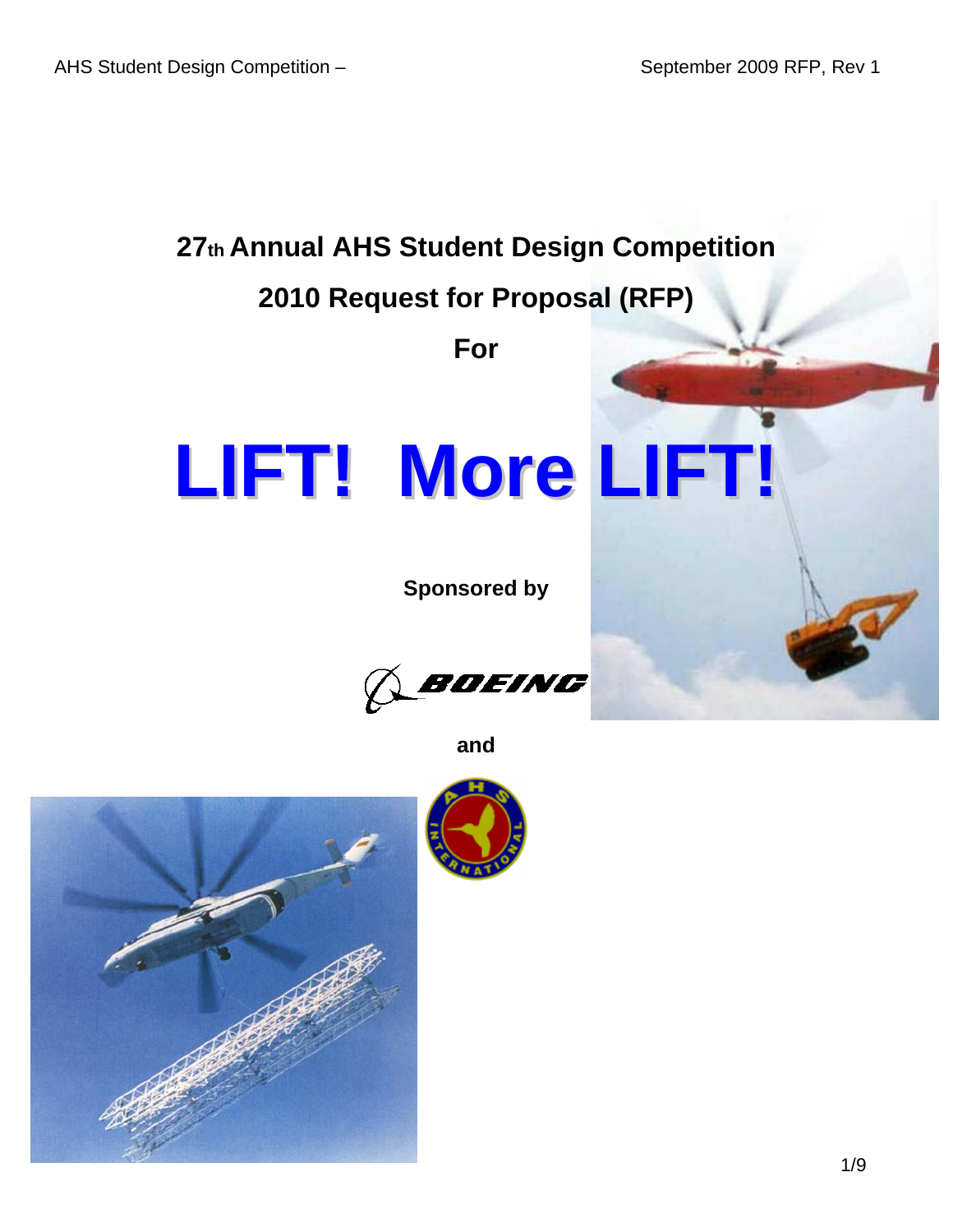# **Table of Contents**

| $\mathcal{D}_{\mathcal{L}}$ |                         |   |
|-----------------------------|-------------------------|---|
| 3.                          |                         |   |
| $\overline{4}$              |                         |   |
| $5^{\circ}$                 |                         |   |
|                             |                         |   |
|                             |                         |   |
|                             |                         |   |
|                             |                         |   |
| 6.                          |                         |   |
|                             |                         |   |
|                             |                         |   |
| 2.                          |                         |   |
|                             | a. Design Task          |   |
|                             | b. Experimentation Task | 9 |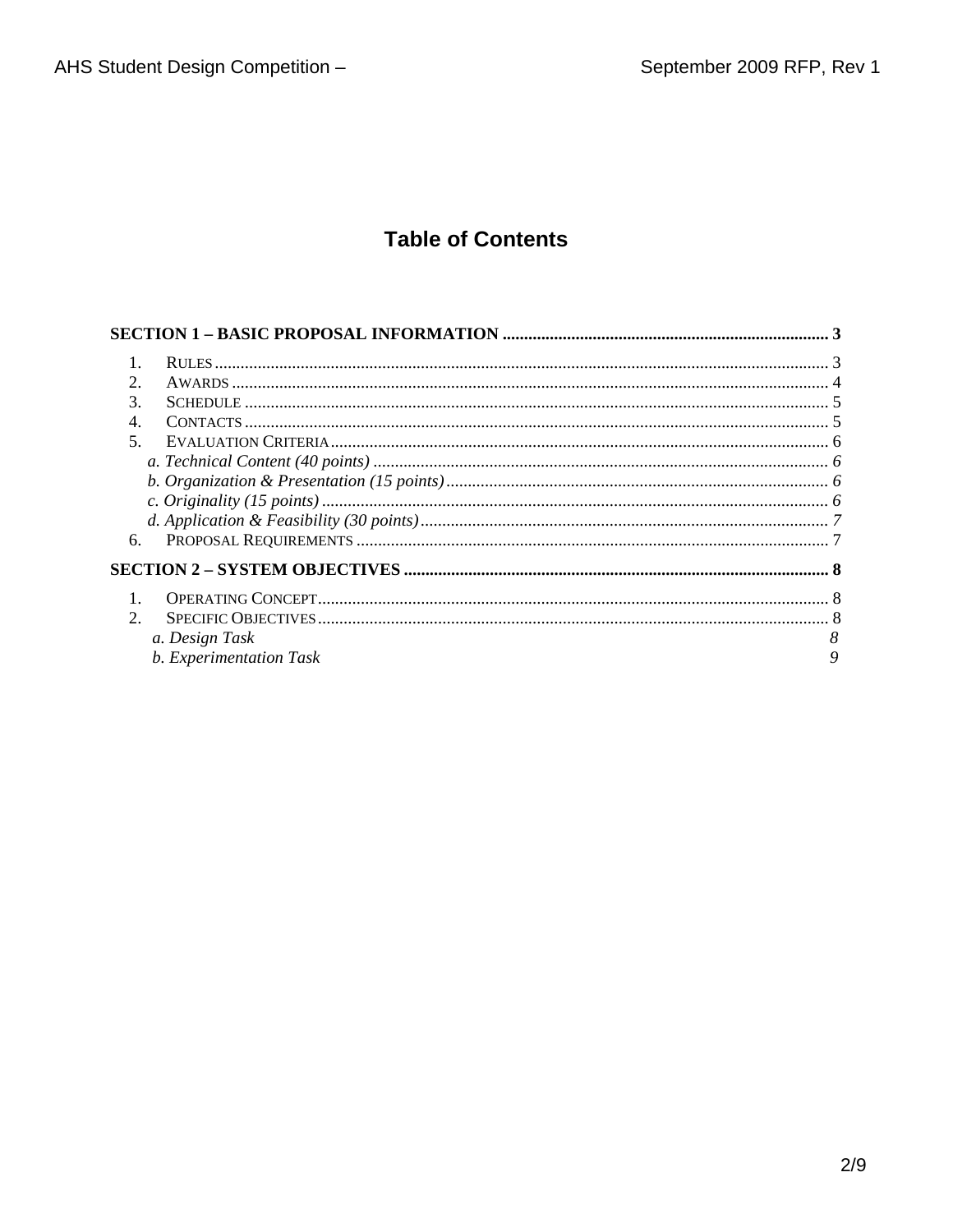## **Section 1 – Basic Proposal Information**

## *1. Rules*

- a. Competition categories include:
	- Graduate Student Category
	- Undergraduate Student Category
	- New Entrant Category

The "New Entrant" category is open to all schools (graduate and undergraduate) that have not participated in at least 2 of the prior 3 competitions.

b. All undergraduate and graduate students may participate in this competition. Schools are encouraged to form project teams. The maximum number of students on each team is 10.

The development of multi-university cooperative teams is strongly endorsed, for the added educational and project management experience. For multi-university teams, the maximum number of participants is equal to 12. Regardless of the nationality of the participant teams, all submittals and communications to AHS shall be in English

c. The classification of a team is determined by the highest education level of any member of the team. Part-time students may participate at the appropriate graduate or undergraduate level.

d. "New Entrant" team proposals will be judged at the appropriate graduate or undergraduate level, and also evaluated for the overall best "New Entrant" from the group of all New Entry teams.

e. Only one design proposal may be submitted by each student or team; however a university or college may enter multiple teams, each with its own individual proposal.

f. Final proposals must be submitted to AHS International in digital format readable using Adobe Acrobat (requests for exceptions will be considered in advance). All documents submitted shall use a font size of at least 10 point and a spacing that is legible and enhances document presentation.

g. Graduate category submissions shall be no more than 100 pages and undergraduate submissions shall be no more than 50 pages (including all figures, drawings, photographs, and appendices). The cover page, table of contents, lists of figures/tables, nomenclature, and references are not to be considered part of the page limit. Pages shall be  $8\frac{1}{2} \times 11$  inches, with the exception that 8 pages may be larger fold-out pages up to a maximum size of 11 x 17 inches. Penalties will be applied if the page limit is exceeded.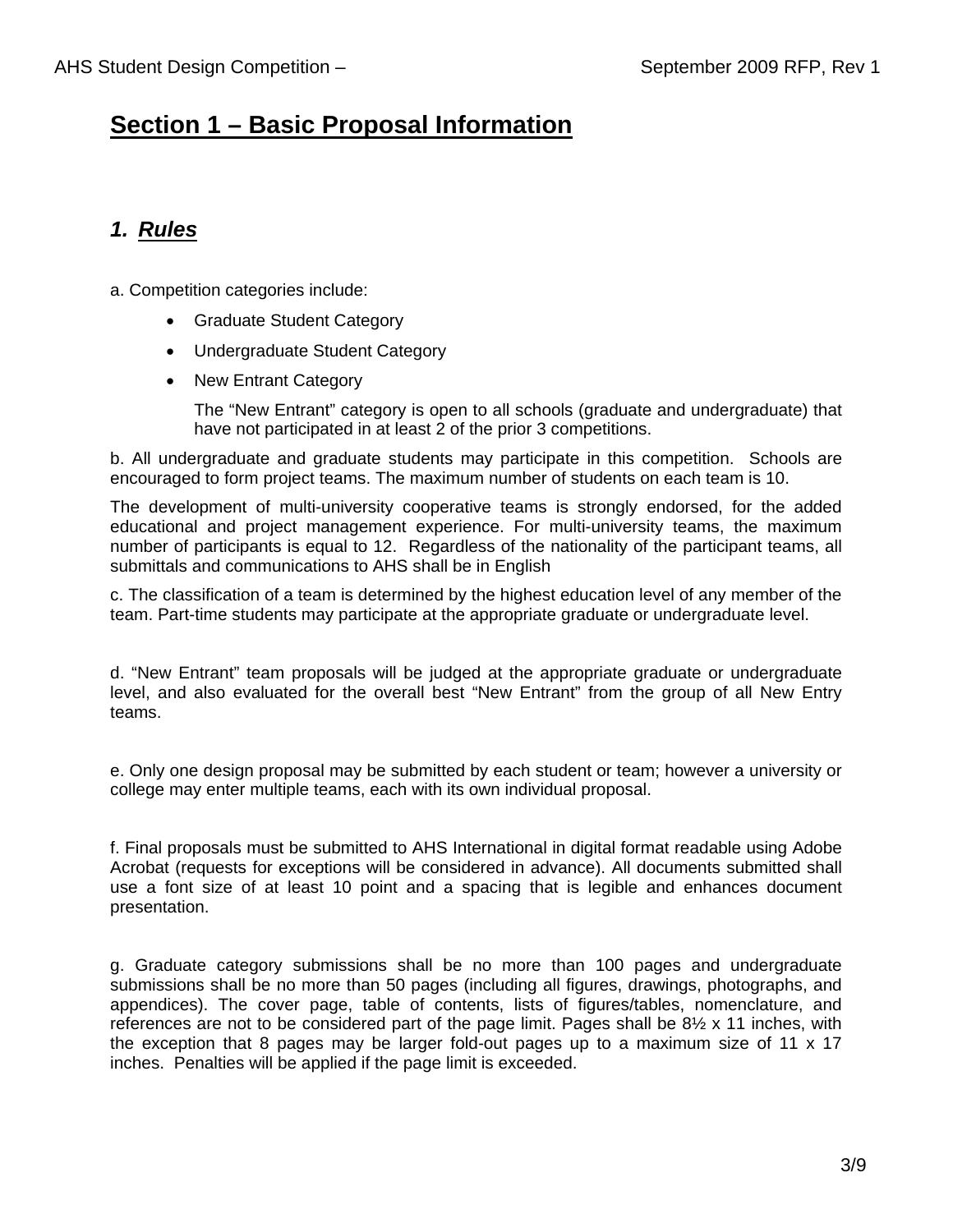h. The Final Submittal shall be a single PDF file composed of a self-contained Executive Summary Briefing, limited to no more than 20 pages and the Final Proposal, limited to 50 or 100 pages as appropriate for the category. The Executive Summary Briefing is not to be considered part of the page limit. No additional technical content can be included in the executive summary. The executive summary can take the form of a viewgraph-style presentation, but will be part of the .pdf file. The reader is referred to section 6.6 for a description of the Executive Summary Briefing. Graduate team entries should also include a PC video file of their model test setup and experiment, of not more than 5 minutes duration.

i. For all submittals, an inside cover page must include the printed name, educational level and signature of each student who participated. Submittals must be the work of the students, but guidance may come from Faculty Advisor(s), and must be acknowledged on this signature page. Design projects for which any student receives academic credit must be identified as such on this signature page.

j. If any student or design team withdraws their project from the competition, the student or team leader must notify the AHS National Headquarters Office immediately in writing.

k. For the Graduate Experimentation task, up to \$500 will be provided to each of the first five teams that make a request for model helicopter reimbursement.

### *2. Awards*

The Boeing Company is pleased to sponsor the AHS Student Design Competition this year, providing funds for the awards, travel stipend, and graduate entry model helicopter purchases.

The submittals will be judged in 2 primary categories:

Graduate Category:

- $\bullet$  1<sup>st</sup> place \$1300
- $\bullet$  2<sup>nd</sup> place \$700

Undergraduate Category:

- $\bullet$  1<sup>st</sup> place \$800
- $\bullet$  2<sup>nd</sup> place \$400

In addition, the best New Entrant will be awarded \$300.

Certificates will be presented to each member of the winning team and to their faculty advisors for display at the school. The 1st place winner, or a team representative, for the Graduate and for the Undergraduate categories will be expected to present a technical summary of their design at the 2011 AHS International Annual Forum. Presenters will receive complimentary registration and will be provided up to \$1000 in expenses to help defray the cost of attendance.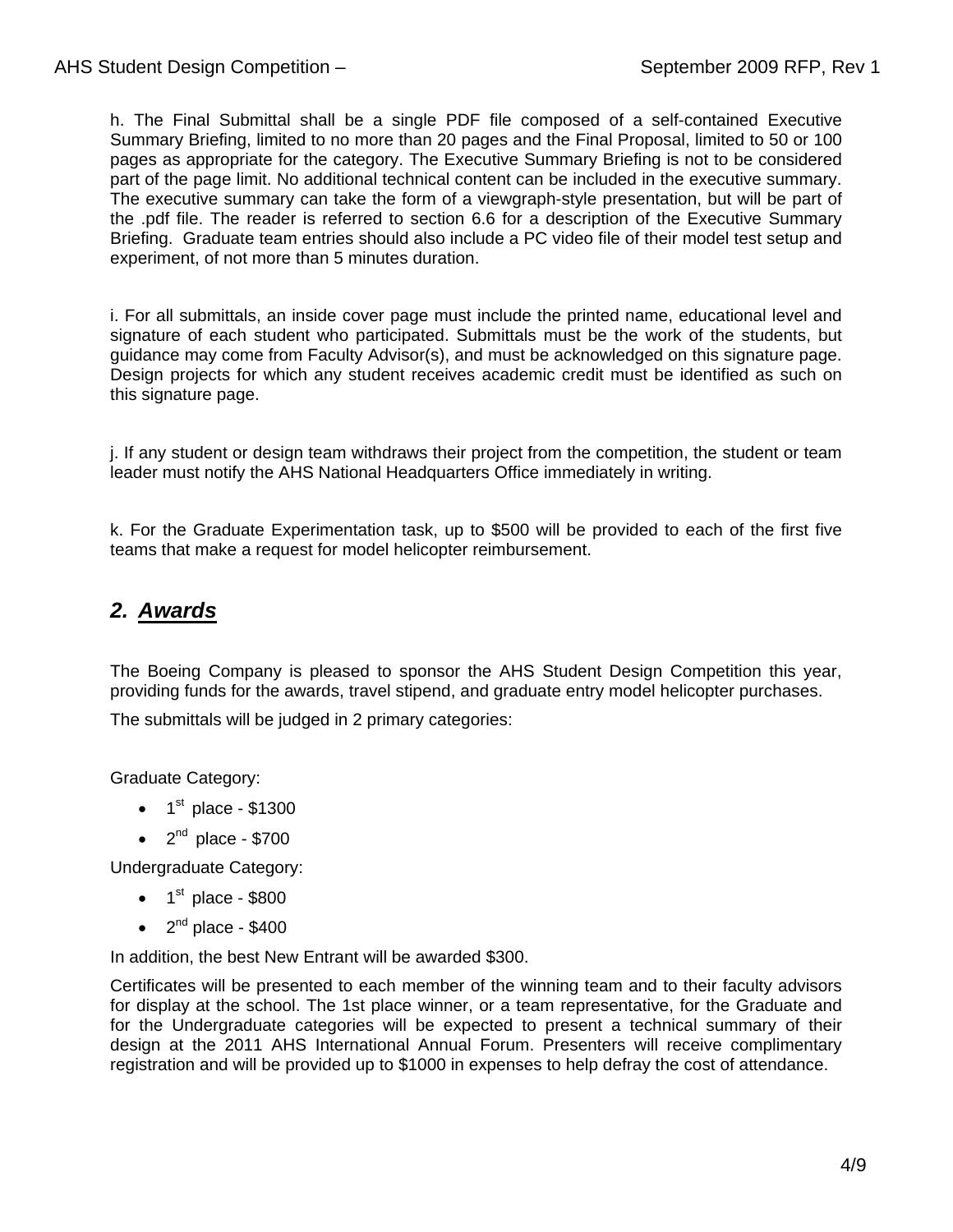### *3. Schedule*

Scheduled milestones and deadline dates for submission of the proposal and related material are as follows:

| a. AHS Issue of Request for Proposal (RFP).                 | August 10, 2009                          |  |
|-------------------------------------------------------------|------------------------------------------|--|
| b. Submit Letter of Intent to Participate.                  | No Later Than (NLT)<br>February 15, 2010 |  |
| c. Teams submit Requests for Information/Clarification.     | NLT February 28, 2010                    |  |
| d. AHS issues responses to questions                        | March 31, 2010<br>NLT.                   |  |
| e. Teams submit Final Proposals.                            | June 01, 2010                            |  |
| f. The Sponsor notifies AHS of results.                     | August 1, 2010                           |  |
| g. AHS announces winners.                                   | August 10, 2010                          |  |
| h. Winning teams present Executive Summary at AHS Forum 66. | June, 2011                               |  |

All questions and requests for information/clarification that are submitted by teams to AHS will be distributed with answers to all participating teams. The proposal must be postmarked by June 01, 2010.

### *4. Contacts*

All correspondence should be directed to:

Kim Smith, Deputy Director AHS International 217 N. Washington Street Alexandria, VA 22314 Phone: (703) 684-6777 Fax: (703) 739-9279 Email: kim@vtol.org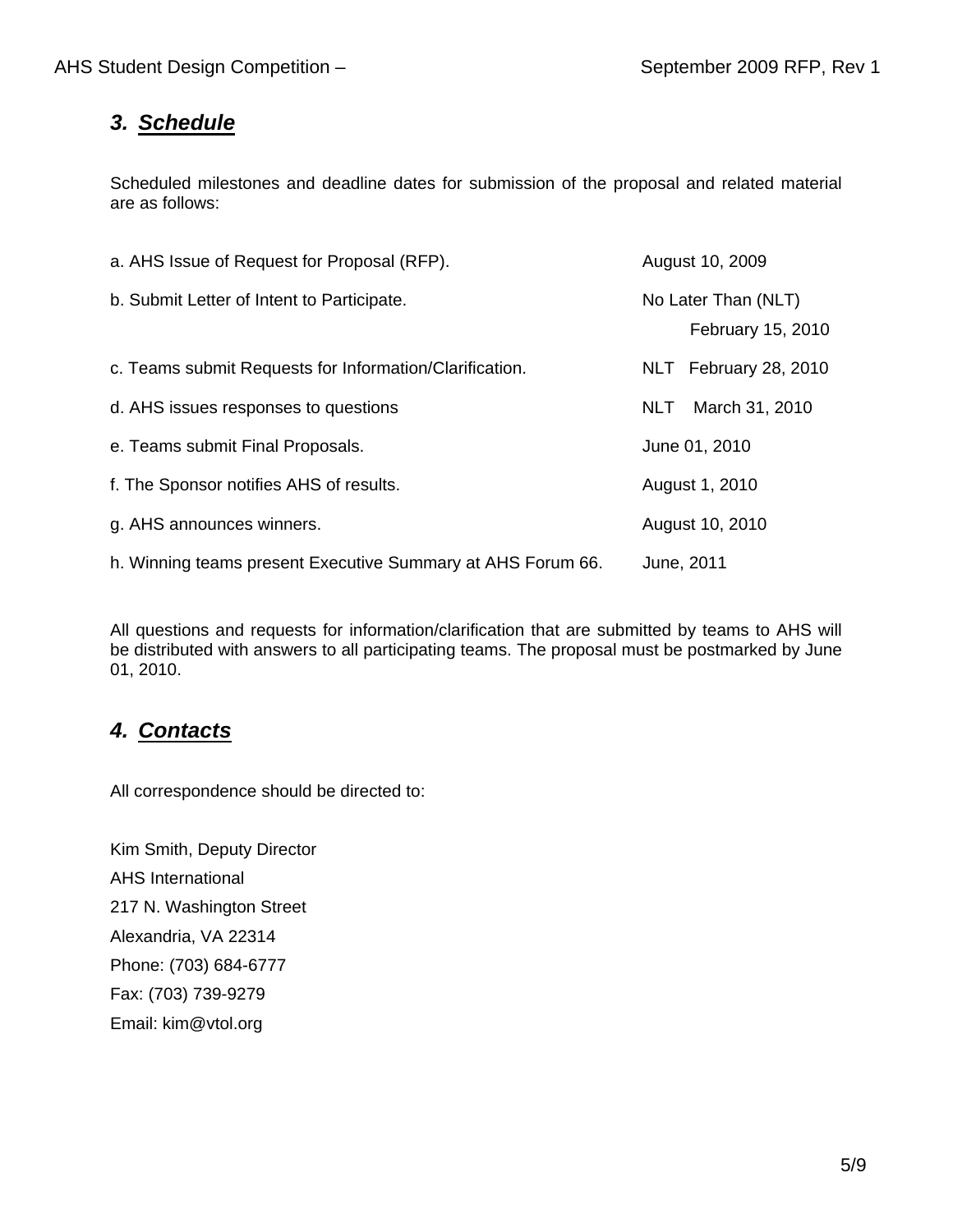### *5. Evaluation Criteria*

The undergraduate proposals will be judged based on 4 primary categories, with weighting factors specified below.

The graduate proposals will also be judged based on the 4 primary objectives and factors below, with an overall 67%/33% weighting split for the Design and Experimentation tasks, respectively.

### **a. Technical Content (40 points)**

The Technical Content of the proposal requires that …

- The design meets RFP technical requirements
- The assumptions are clearly stated and logical
- A clear understanding of design tools is evident
- Major technical issues are considered
- Appropriate trade studies are performed to direct/support the design process
- Well balanced and appropriate substantiation of the complete system is presented
- Technical drawings are clear, descriptive and accurately describe the complete system (including relevant subsystems)

#### **b. Organization & Presentation (15 points)**

The organization and presentation of the proposal requires …

- A self-contained Executive Summary that contains all pertinent information and makes a compelling case why the proposal should win
- An introduction that clearly describes the major features of the proposed system
- A well organized proposal that makes all pertinent and required information readily accessible and presents this information in a logical order (continuity of topics)
- Figures, graphs and tables that are uncluttered and easy to read and understand
- All previous relevant work be cited
- Professional quality and presentation of the proposal

#### **c. Originality (15 points)**

The originality of the proposal will be judged on …

- System aesthetics
- How much the solution demonstrates originality and shows imagination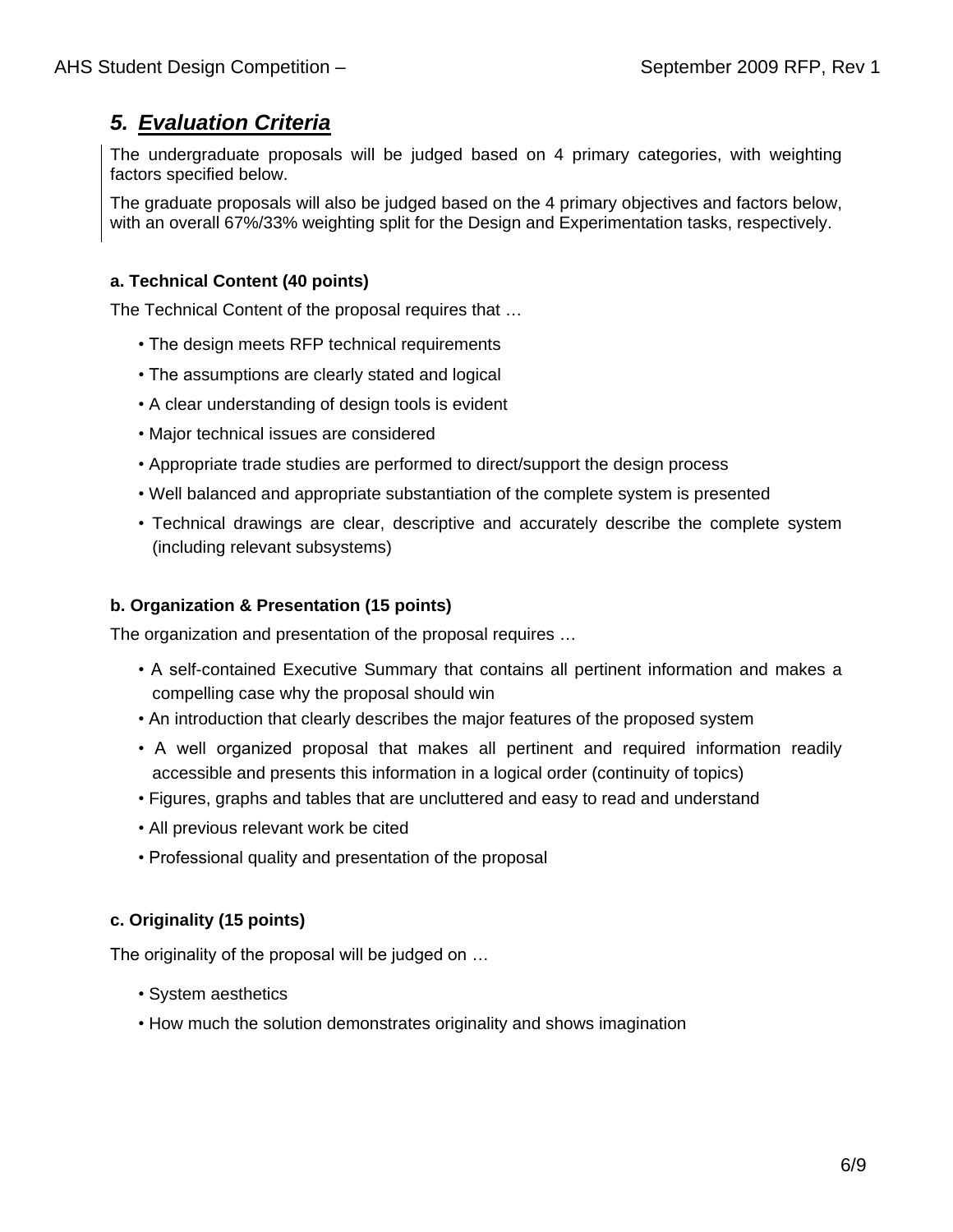#### **d. Application & Feasibility (30 points)**

The proposals will be judged on how well current and anticipated technology levels are applied to the problem, and how feasible the solution appears to be. Specifically, the proposals must …

- Justify and substantiate the technology levels that are used or anticipated
- Identify and discuss the high risk technological areas
- Discuss the influence of affordability considerations on the design process
- Discuss the influence of reliability and maintainability on the design process, including life cycle support
- Discuss how the manufacturing methods and materials were considered in the design process, including modularity and lean implementation
- Demonstrate an appreciation of how the vehicle will be used by the operator
- Identify a path to production-ready technology

### *6. Proposal Requirements*

The proposal response needs to communicate a description of the design concepts and the associated performance criteria (or metrics) to substantiate the assumptions and data used and the resulting predicted performance, weight, and cost. The graduate entry must also describe the RC helicopter experiment design, test, and results. The following should be used as guidance while developing a response to this Request for Proposal (RFP):

1. Demonstrate a thorough understanding of the RFP requirements.

2. Describe how the proposed technical approach complies with the requirements specified in the RFP. Technical justification for the selection of materials and technologies is expected. Clarity and completeness of the technical approach will be a primary factor in evaluation of the proposals.

3. Identify and discuss critical technical problem areas in detail. Descriptions, method of attack, system analysis, sketches, drawings, and discussions of new approaches should be presented in sufficient detail in order to assist in the engineering evaluation of the submitted proposal. Exceptions to RFP technical requirements must be identified and justified.

4. Describe the results of trade-off studies performed to arrive at the final design. Include a description of each trade and a thorough list of assumptions. Provide a brief description of the tools and methods used to develop the design.

5. The data package that must be provided in the proposal is described in Section 1.h.

6. An Executive Summary Briefing should present a compelling story why your design concept should be selected. The Executive Summary Briefing should highlight critical requirements and the trade studies you conducted, and summarize the aircraft concept design and capabilities.

7. Graduate Teams must provide a PC video file of their model helicopter experimentation task, not to exceed 5 minutes in duration, showing their understanding and approach in conducting an experimental test program.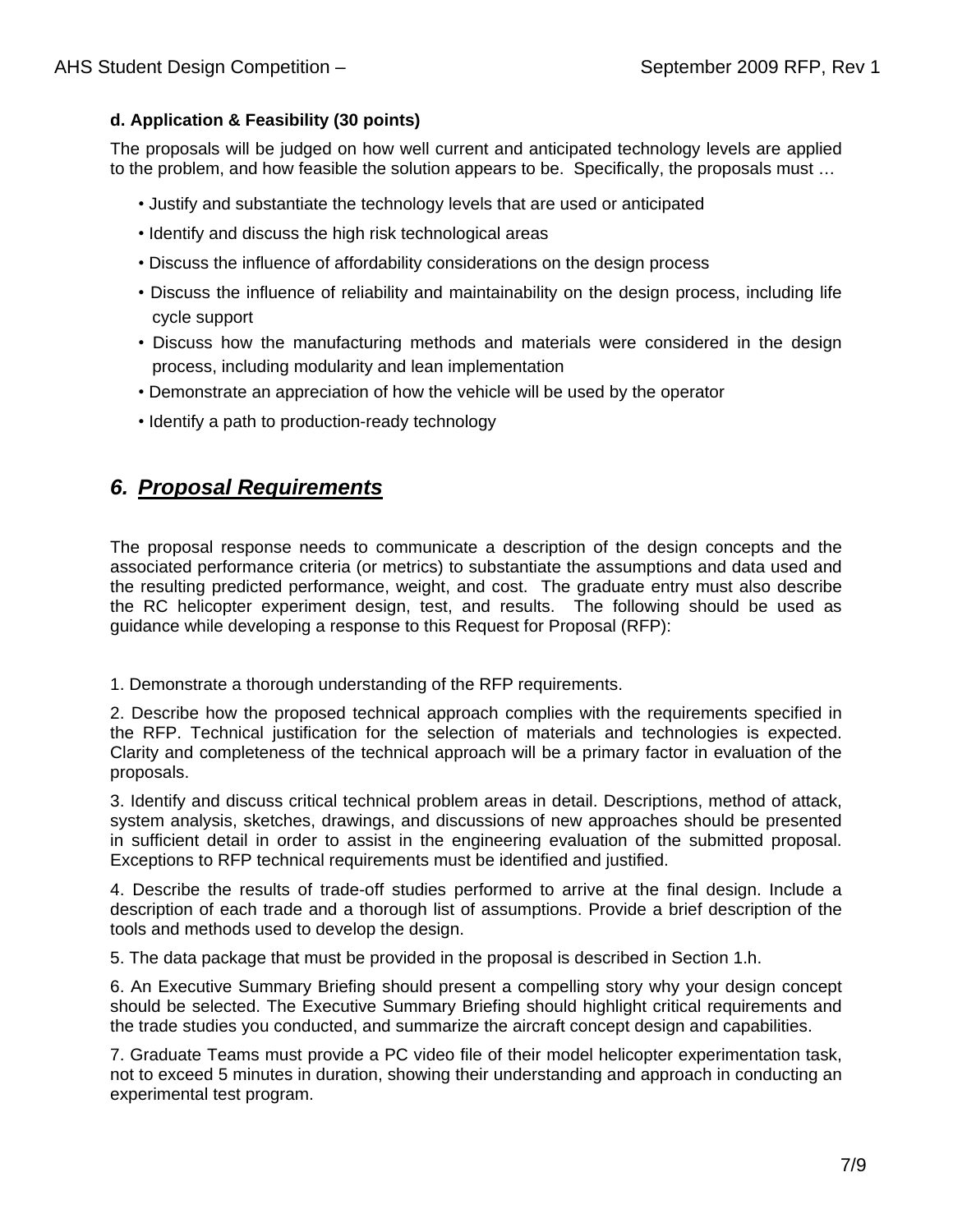## **Section 2 – System Objectives**

### *1. Operating Concept*

Vertical Lift provides the key dimension for delivering people, cargo, and equipment to sites that are otherwise inaccessible due to embarkation or debarkation selections, or natural and/or human-made obstacles. Yet, there is a recognized cost impact for this vertical lift/runway independence capability as compared to a conventional fixed-wing aircraft. Without it, delivering people, cargo, or equipment the "last mile" can be an overwhelming obstacle for civil and military transport operators.

For large transport deliveries, use of an aircraft's full space and/or weight capacity is generally seen as the most cost-effective operation. And the legacy of various cargo loads is such that current rotorcraft cargo fleet has evolved to a maximum payload capacity of about 20-30,000 lb. (i.e. H-47 or H-53 Heavy Lift helicopters.) Occasionally there is a desire to move heavier equipment that cannot affordably be broken down to these levels, and other innovative means are devised for transport where ground systems cannot readily accommodate them.

A significant portion of the commercial surface transportation system relies on 20 foot and 48 foot ISO containers. A new design rotorcraft that could lift full-load ISO containers for occasional peak loads could well be oversized and underutilized for 'normal' operations.

In the 1960's, 70's, and 80's, various research efforts were conducted on the means of using two or more rotorcraft to combine their lift capability in order to provide an infrequent "Multi-Lift" capability. These systems did not have the necessary maturity and economic payoff to make it into production. In the meantime, advances in design and analysis of structures, control systems, communications, and sensor systems have advanced to such an extent that the Multi-Lift concept may yet be viable for unusually large vertical lift transport jobs.

### *2. Specific Objectives*

There are two tasks as part of this year's competition – a design task for both undergraduate and graduate teams, and an experimentation task for graduate teams only.

#### **a. Design Task: All Teams.**

A technology demonstrator multi-lift system is to be designed such that two rotorcraft can be cooperatively operated to lift 75% more Payload than either aircraft alone could lift. Enough fuel needs to be aboard at takeoff for a 100nm delivery distance, mid-point hover capability for 10 minutes, and return without the payload.

The focus is to be on the system concept – load lifting device(s), control scheme, and multiaircraft system stability - rather than a particular aircraft or payload. Therefore, a current, inservice rotorcraft should be selected as the baseline aircraft to design the concept and technologies involved. The baseline aircraft should have at least 5,000 lb useful load capability at Sea Level/ISA+20°C conditions.